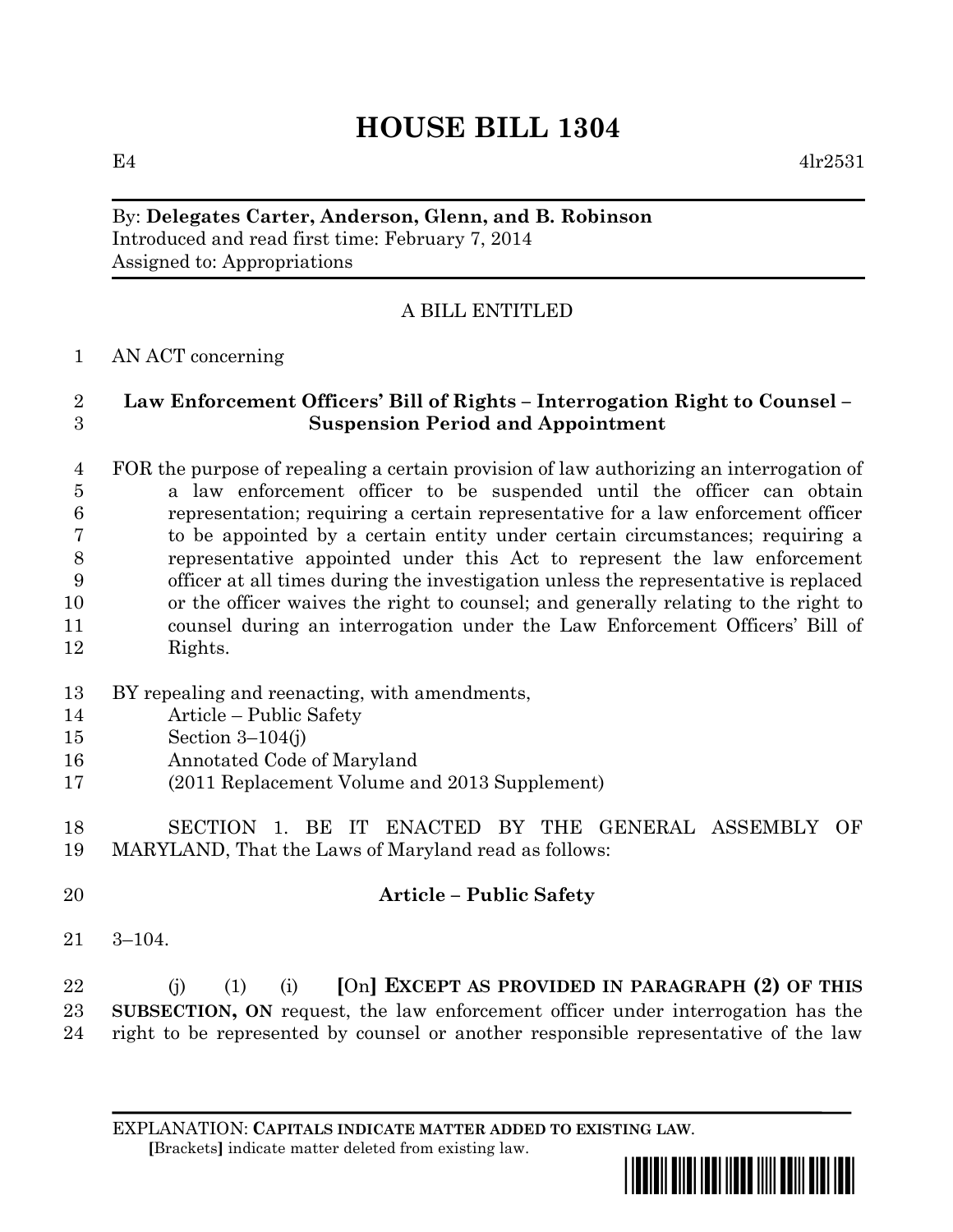enforcement officer's choice who shall be present and available for consultation at all times during the interrogation. (ii) The law enforcement officer may waive the right described in subparagraph (i) of this paragraph. **[**(2) (i) The interrogation shall be suspended for a period not exceeding 10 days until representation is obtained. (ii) Within that 10–day period, the chief for good cause shown may extend the period for obtaining representation.**] (2) (I) IF THE COUNSEL OR REPRESENTATIVE CHOSEN BY THE LAW ENFORCEMENT OFFICER UNDER PARAGRAPH (1)(I) OF THIS SUBSECTION IS NOT AVAILABLE FOR AN IMMEDIATE INTERROGATION OF THE LAW ENFORCEMENT OFFICER, A REPRESENTATIVE FOR THE OFFICER SHALL BE APPOINTED BY: 1. IF THE LAW ENFORCEMENT AGENCY OR THE AGENCY'S SUPERIOR GOVERNMENTAL AUTHORITY HAS RECOGNIZED AND CERTIFIED AN EXCLUSIVE COLLECTIVE BARGAINING REPRESENTATIVE, THE COLLECTIVE BARGAINING REPRESENTATIVE; OR 2. THE CHIEF OF THE LAW ENFORCEMENT AGENCY. (II) A REPRESENTATIVE APPOINTED UNDER SUBPARAGRAPH (I) OF THIS PARAGRAPH SHALL REPRESENT THE LAW ENFORCEMENT OFFICER AT ALL TIMES DURING THE INVESTIGATION UNLESS: 1. THE REPRESENTATIVE IS REPLACED WITH ANOTHER REPRESENTATIVE CHOSEN BY THE OFFICER; OR 2. THE OFFICER WAIVES THE RIGHT TO COUNSEL DESCRIBED IN PARAGRAPH (1) OF THIS SUBSECTION.**  (3) During the interrogation, the law enforcement officer's counsel or representative may: (i) request a recess at any time to consult with the law enforcement officer; (ii) object to any question posed; and (iii) state on the record outside the presence of the law enforcement officer the reason for the objection.

**HOUSE BILL 1304**